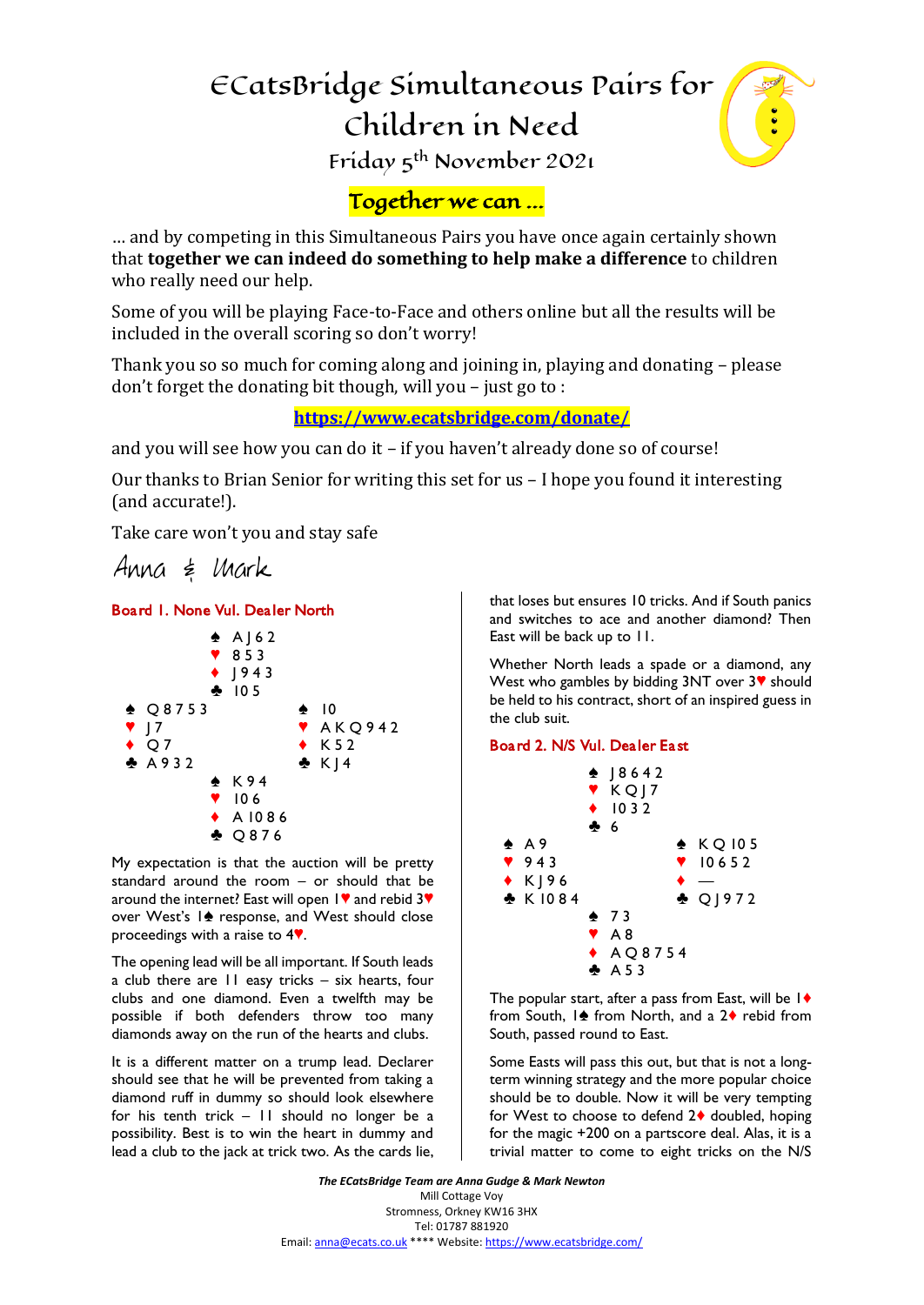*cards, and in practice a non-spade lead should allow South to come to an overtrick for a very handy +380.*

*Alternatively, West may remove the double to 3} – after all, a wise man once said that take-out doubles are meant to be taken out. If left to play there, West should be able to come to nine tricks for a solid +110, but might not North compete to 3{ with his three diamonds and singleton club? Now West will be really tempted to double for penalties but, as we have seen, this will make other than on an initial spade attack, so there may even be some +670s to N/S on the scoresheet.*

#### *Board 3. E/W Vul. Dealer South*



*Partner will not thank me on this occasion, but I would open 4[ on the South cards – every day of the week and twice on Sundays, as they say. Imagine that the two small clubs were actually small hearts, giving South a 7-2-2-2 hand, would he not then open*  **3**<sup> $\bullet$ </sup>? Then surely the actual hand has far too much *playing potential to open at the three level and should open a level higher.* 

*A 4[ opening is great when an opponent holds the North cards, putting said opponent under fearsome pressure, but it forces partner to do the guessing when he is the one with a big hand. This time, North can ask for key-cards with 4NT and, on finding South with one, can bid the small slam. But imagine if North had two low clubs and a diamond fewer – he probably should still ask for key-cards, but there*  would be no guarantee of making 5<sup> $\spadesuit$ </sup>, let alone 6<sup> $\spadesuit$ </sup>, opposite some hands that would open 4<sup>2</sup> at *favourable vulnerability.* 

*Six Spades is cold on any lead, and the overtrick is possible on a non-club lead. Those who miss slam could find themselves scoring very poorly indeed.*

#### *Board 4. All Vul. Dealer West*



*West is just shy of an opening bid, and so is North, while East is not even close, which leaves the fate of the deal to South.*

*There is an old tip called the Rule of 15, which is recommended for use in fourth seat after three passes. The idea is to add together the number of high-card points held and the number of spades. If the total comes to 15 or more, open the bidding, if not, pass the deal out. The point is that if the high cards are split between the two sides, spade length could be critical in winning the bidding battle and going plus on the deal.*

*Here, for example, if South opens 1}, West has a classic passed hand double, and E/W will find their spade fit. It isn't clear what the outcome will be in either side's likely contract, but I would rather declare 2[ E/W than defend against it, while I would rather defend against N/S's 3} than try to make it. Passing the board out may therefore result in an above average score for N/S.*

*Things are a little better if South can open a weak NT, as that will sometimes end the auction even though E/W have a four-four spade fit. Not on the actual deal, however, as West, holding both majors and a maximum for a passed hand, should come in with whatever bid is indicated by his agreed methods to show this hand-type. Even with both sides vulnerable, the worst time to become declarer on a competitive partscore deal, it pays in the long run to get into the auction if we have the right distribution to make it possible to do so.*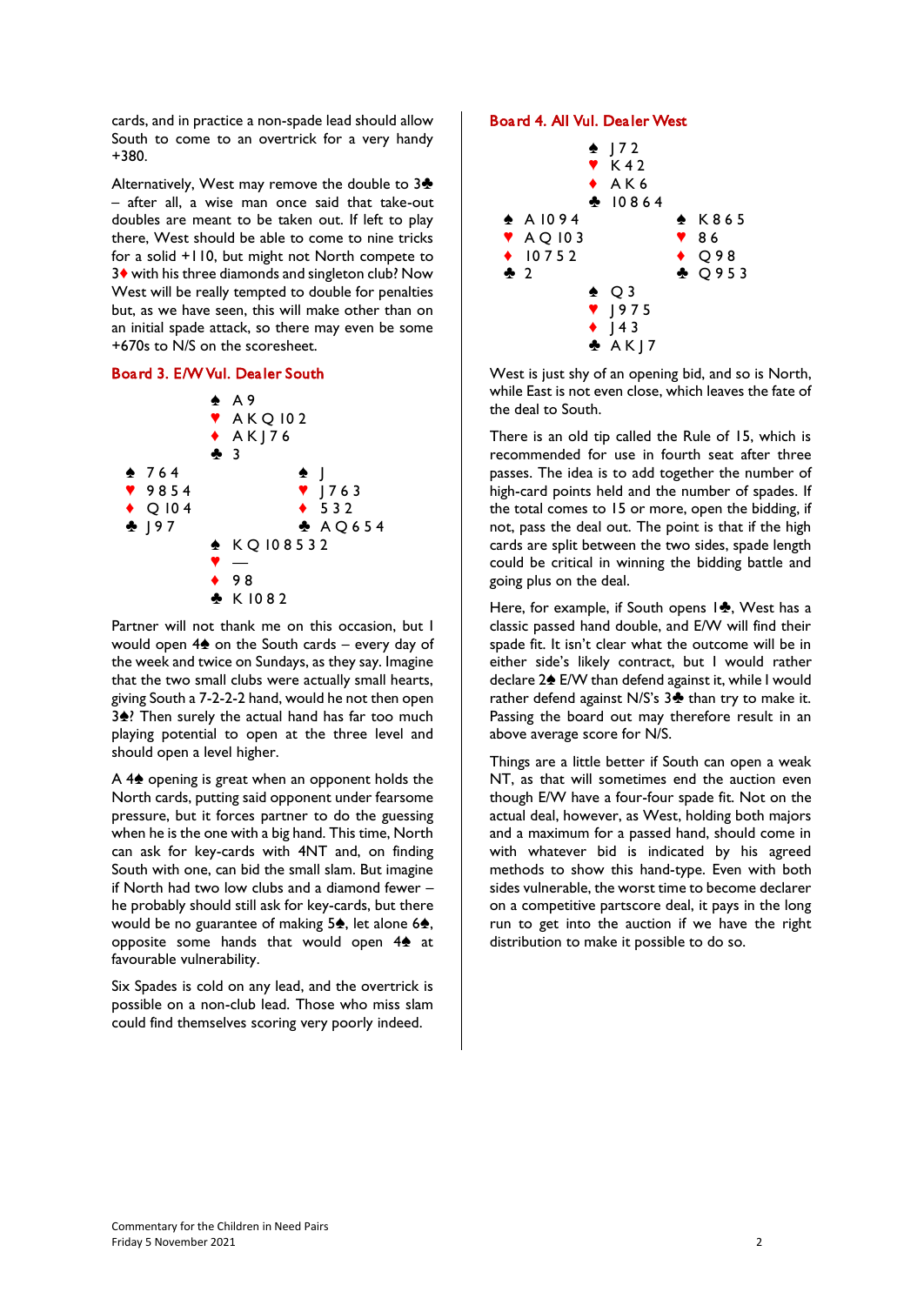#### *Board 5. N/S Vul. Dealer North*



*Say that South opens a 15-17 NT. West should not be sacred off competing because an opponent shows a strong hand. Far from it, as the expert theory is that it is more important to compete against a strong NT than against a weak one. The reasoning comes from the fact that we don't have to make our contract to improve things, conceding a penalty which is less than the value of the opponents' contract also improves our score, and the stronger the opposing 1NT, the more likely it is that the opposing contract will be making.*

*Anyway, let's say that West can overcall 2[ to show five spades and a four-card or longer minor – a popular defence to a NT. North has enough to want to bid but no good choice. Tournament players will be using Lebensohl here, such that a natural 2NT*  will not be available to them - though that would *be the best call on this North hand, if only it was an option. A take-out double is not great with this shape, and the spades are not really up to a penalty double, should that be N/S's preferred method. So North may make a slightly grumpy pass, and West*  has bought it in 2<sup>4</sup>.

*Two Spades should be beaten easily enough – probably by two tricks if South manages to win the first round of hearts. But South can make +120 in 1NT, which would make –100 quite a good outcome for West, while if North gets involved, making a take-out double, E/W may even end up with a plus score.*

*If, playing Acol, South opens 1*, West has a 1<sup>2</sup> *overcall and North can bid 1NT. That should end the auction. On a different auction East might lead the ]K, but with hearts bid by dummy leading partner's suit – the jack of spades – looks the better shot. From here, North has to show some care but can come to the same eight tricks as are available with South as declarer.*

#### *Board 6. E/W Vul. Dealer East*



*We all have slightly different ideas when it comes to pre-emption, but for me the West hand is a 2<sup>* $\triangle$ *</sup> opening, not 1[. In other words, while I will open some real filth at the two- and three-level, particularly when non-vulnerable, I am also completely comfortable opening a 10-count with a weak two bid, particularly at this vulnerability.* 

Assuming a 2<sup> $\bullet$ </sup> opening (or multi 2 $\bullet$ ), West is *strong enough to respond 2NT to ask for further information, and East will bid whatever the system demands to show his hand-type. Now West has a big decision to make.*

*If West chooses to bid 4<sup>2</sup>, there is a real risk that South will kick off with three rounds of diamonds, North getting a ruff. When South then turns up with a trump trick, the contract will be down one.*

*But West may prefer to play in 3NT. If North leads a club, declarer can win and duck a spade, and has nine top tricks, while if North chooses a heart lead, there will be 10.*

*I think that, with two honours in every side-suit, I would opt to play the NT game.*

#### *Board 7. All Vul. Dealer South*



*Give West seven diamonds, and the opening bid would be 3{. Add the eighth diamond, and I would open 4{ – for every time that this takes us past a making 3NT, there will be a few times when the extra level of pre-emption will cause problems for the opposition. And for those who play a 4{ opening as showing a big spade suit, I really think the natural pre-empt is more useful.*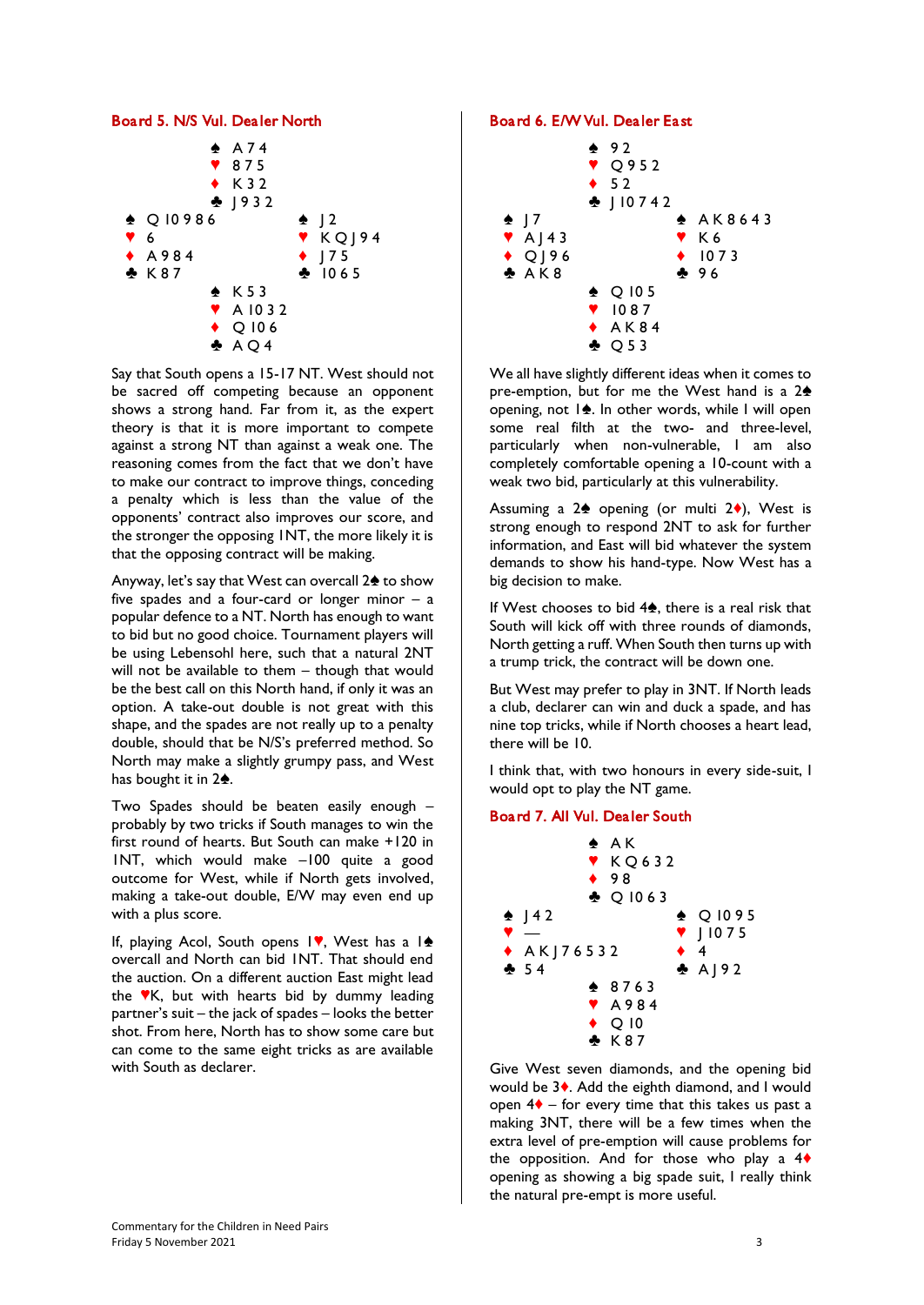*If 4{ ends the auction, the fact that North cannot get at his spade ruff should mean that the contract*  makes exactly for +130. And if North overcalls 4<sup>%</sup>, *an unattractive call on such a moderate suit, but it's either that or nothing, that game is at least one down and probably two, losing two tricks in each minor plus a trump.*

*Actually, a 3{ opening should see the same heart game reached by N/S – but isn't so much more comfortable for North if he can overcall 3] than if he is forced to make a decision a level higher. If North does overcall 3], South has a borderline raise to game. The best N/S scores may come from those where North can overcall 3] and South takes the low road, passing it out for –100 or possibly +140.*

#### *Board 8. None Vul. Dealer West*



*Some will open the empty 11 HCP West hand, though the only thing to recommend the hand is the fact that this gets in the first blow when neither side is vulnerable – the best time to become declarer if the deal is a competitive partscore.* 

Say that West opens 1<sup>2</sup> and East responds 1<sup>9</sup>. *South can overcall 2{, and North can perhaps try 2NT, or make and unassuming cuebid of 2] to show a good diamond raise. Either way, South is likely to sign off in 3{, knowing that the partnership is light*  in values to play 3NT. To make 3♦, South will have *to pick up the diamonds without loss, but perhaps this is possible as West's opening bid followed by pass implies a (semi-)balanced hand, so playing him for the {Q makes sense.*

*What happens if West passes as dealer, something which could hardly be criticised? East will open 2] in third seat. Should South overcall 3{? A good question, and one to which there is no really good answer.*

*If South does not overcall, East will be left to play in 2], and that contract is an easy make for +110.*

And if South overcalls 3<sup>4</sup>? The problem is that, *while that contract can be made, North will very often bid 3NT when that contract is hopeless because N/S simply have too many high cards* 

*missing. South is aware of this and could well be dissuaded from bidding.* 

*If South does overcall 3{ and North does bid 3NT, a club lead sinks the contract, but a winning diamond play means the contract is only down one – actually better than defending against 2]. And*  what if East leads his own suit – the queen of hearts. *West can still beat the hand by grabbing the ace and switching to a club, but it won't be easy for him to guess to play East for both the missing club honours, particularly after east has failed to lead the suit. If*  West wins the  $\mathbb{A}$  and returns a heart, 3NT can be *made* –  $\nabla K$ , diamond to the ace, diamond to the *jack, diamond king, spade to the king – and that's an overtrick!*

*So the answer to the question – should South overcall 3{ – would appear to be a yes. Even when a N/S contract is defeated, N/S can still score well. The key is the vulnerability or, rather, lack of it. With both sides going down in 50s, South can afford to be aggressive and overcall; were both sides vulnerable, and therefore going down in 100s, the odds on bidding would be a lot less promising.*

#### *Board 9. E/W Vul. Dealer North*

|                                                             | 232<br>$\sqrt{65}$<br>$\triangle$ AQJ7<br>A K   87                             |                                          |
|-------------------------------------------------------------|--------------------------------------------------------------------------------|------------------------------------------|
| $\spadesuit$ <code>AO95</code><br>$V$ KQ10<br>$\bullet$ K65 |                                                                                | $\bullet$ KJ7<br>97432<br>$\bullet$ 1093 |
| $\triangle$ Q95                                             | $\bullet$ 10864<br>$\blacktriangledown$ A $\rfloor$ 8<br>$\bullet$ 842<br>1064 | $-32$                                    |

*North opens 1} and many Souths will dredge up a*  **1**  $↑$  response. Were West to pass, that would leave *North with an awkward rebid problem – a bit good for 2}, not good enough for 2{, and altogether the wrong texture for a 15-17 1NT rebid, which has the disadvantage of wrong-siding an eventual NT contract. Which would I choose? An unhappy1NT if that would be strong, 2<sup>₺</sup> rather than 2<sup>♦</sup> <i>if INT would be weak.*

*However, with a bit of luck, West will come riding to North's rescue. He does, after all, have 16 HCP and some semblance of a stopper in every suit, so will often overcall 1NT. No, this really shouldn't be played as showing the othe rtwo suits – there are plenty of other ways to do that.* 

*How will it go from here? North, expecting his side to have the balance of strength and with an easy opening lead, may double, and East run to 2]. If East can do so via a transfer, 2] is a making contract when played by West, but it should be defeated if*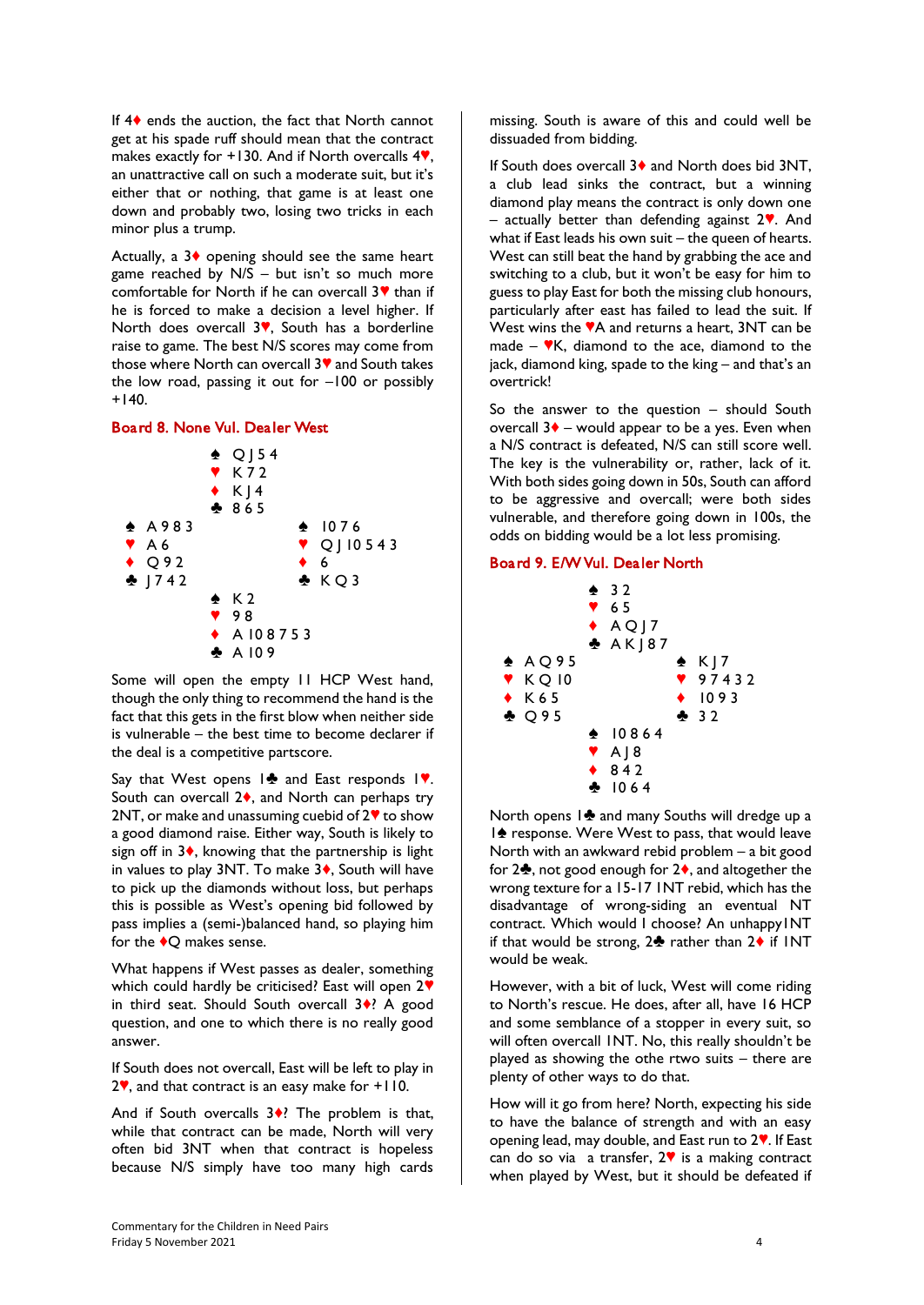*East has to run with a natural 2], as will the majority of pairs.* 

*Meanwhile, N/S can make nine tricks with either minor as trumps. It's quite unclear what will be the popular spot on this one – 1NT by either North or West, 2*<sup> $>$ </sup> *by East or West, 3<sup></sup> <i>by North – and there is enough in the play and defence that the outcome is by no means clear-cut either.*

#### *Board 10. All Vul. Dealer East*



*Where would you like to play this one on the N/S cards? It isn't clear but, on what is a borderline slam hand, if we are to play a slam then 6NT is better than 6[. The reason is simple enough – if spades come in without loss there will be 12 tricks so that 6NT will be making, while if there is a spade loser 6[ should be going down. However, just as on the actual layout, it will sometimes be possible to make 6NT despite spades not coming in for seven tricks.* 

*The most challenging lead to 6NT is a diamond. Declarer wins the ace, cashes the king and queen of hearts, and plays a club. West should win that and play a second diamond, and declarer wins the king. When he cashes the ace of hearts, he discards the blocking club honour, leaving himself with two club winners. Two more hearts, then the jack and ten of clubs, brings the total up to nine, and the ace, king and jack of spades brings the total up to 12.* 

*The contract could even be made when West has queen to three spades – as long as he also holds four clubs. The fifth heart will squeeze him in this scenario and he will have to give up one of his black stoppers.*

*How is it likely to go in the auction? Many Souths will open with an Acol-style 2} and North perhaps make a natural positive response of 2]. Two spades*  from South, 2NT from North, and 3<sup> $\spadesuit$ </sup> from South. *If North mow admits to reluctant spade tolerance, South may bid 4NT to ask for key cards then play in 6[. If, on the other hand, North bids 3NT over 3[, South may make a natural and invitational raise to 4NT. If so, North, looking at an ill-fitting minimum for the initial positive response, should pass. However, if we have got this far, I suspect that a lot of pairs will, in one fashion or another, drive to slam.*

*6NT ought to score very well, 6[ very badly. 4NT may score above average, while 4[ is harder to judge.*

#### *Board 11. None Vul. Dealer South*



*There will be three passes to East. If East opens*  1NT, West may just raise to game. If East opens 1<sup>2</sup> *and rebids 1NT over the 1{ response, he again may be raised to game.*

*Where E/W have bid both minors, there is a strong argument for leading a major, and for me spades is clearly the better option – set up spades and the*  $\mathbf{A}$ *is an entry to cash them, while there are also fewer spade layouts where leading the suit costs than there are heart lay-outs. I am assuming, of course, that on this auction neither East nor West is likely to hold a four-card major. And the spade I would lead would be the queen, not a low one. There is a distinct possibility on the auction that an opponent will have the short jack of spades, as indeed proves to be the case. This is more likely than that a low spade lead will see declarer with a jack-nine guess to get wrong.*

Say that South does lead the <sup>4</sup>Q. To succeed, *declarer must duck both the queen and the king continuation. He wins the third round, crosses to*  the **\*K**, and leads the <sup>◆</sup>Q to king and ace. Next *come four more rounds of clubs, and South is squeezed. He has thrown two hearts, but next must be his last spade to keep the third diamond. But now two rounds of diamonds endplays him to give a trick to the ]K at the end; just made.*

*Note the importance of ducking two rounds of spades. Say that declarer wins the second spade. Now South can pitch a spade on the fifth club and still have one left to lead to North's nine to defeat the contract.*

*Some will lead a low spade, and declarer's only worry will be whether to play for overtricks or play safe. Others will lead a low heart, and that too will give the ninth trick immediately. And those who go passive and lead a diamond? Well, declarer can definitely make overtricks now and score a lot of matchpoints.*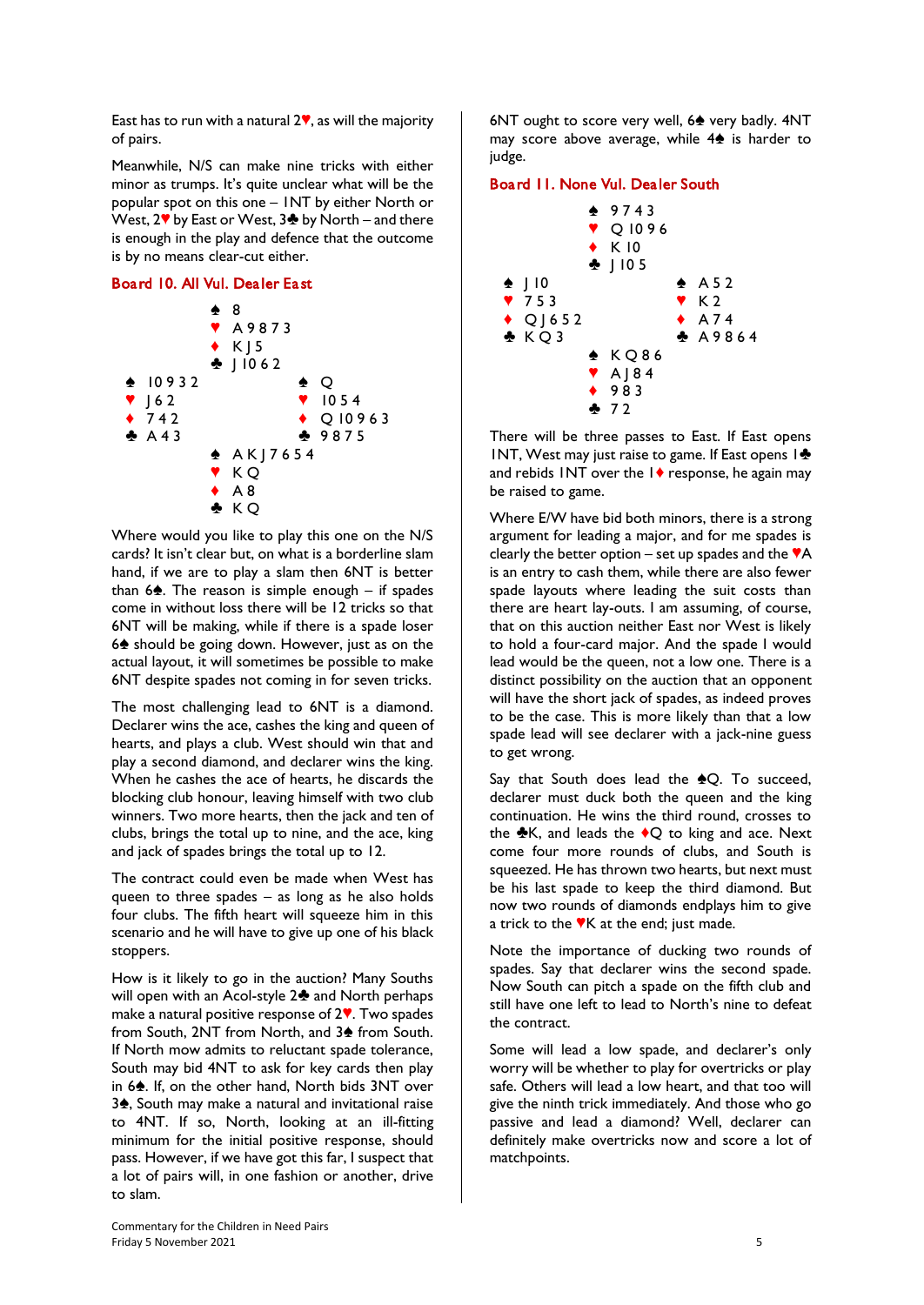*The diamond lead is a little more attractive after the auction 1NT – 3NT, when it may look to be safe and South has a blind lead where either major could cost a trick that never comes back. It is, in the sense that it doesn't give a trick in itself, but the tempo given up by the fact that the defence has not established any of its own tricks, is what costs on this layout. Still, a diamond lead is not a ridiculous choice, jut perhaps mildly inferior.*

#### *Board 12. N/S Vul. Dealer West*



*North opens 1* **Ⅰ** *and rebids* 2<sup>*●*</sup> *over the* 2<sup></sup> *reply. Now I would bid 2[ with the South cards (unless of course playing two-over-one GF, when 2NT would be forcing), as that saves space compared to 3{ and leaves more options open to North. Either 2] or 3{ will get 3] from North, and now South will have had enough of messing about and will jump to 4NT, Key-card for hearts. When North shows three keycards, South can bid 5NT to invite Seven but, when North signs off in 6], denying either the desire to play a grand slam or to hold a side king, South's only decision is to play 6] or 6NT.*

*Let's say that South picks 6NT, as that scores better and he knows that every suit is well covered. West may lead a spade to the queen and king. Three rounds of hearts will clear the suit and back comes another spade. South can run put in the nine and, after cashing the hearts, take the club finesse for his twelfth trick, or he can rise with the ace and cash the hearts. This squeezes East so that if he reads the ending correctly declarer again has 12 tricks despite being able to take the club finesse only once.*

*Double dummy, even 7] can be made. Declarer has to play for the four-one heart break, as of course West will not split the jack-ten, and he has absolutely no reason to do so. Supposing that West did split, declarer would be able to shorten his trumps and end up in dummy at trick 12 to lead through West's remaining holding for a trump coup but, as I say, that is strictly double dummy, as no sane West is going to split on the second round of hearts.*

#### *Board 13. All Vul. Dealer North*



*Vulnerable, I see little benefit in South opening the bidding, so at most tables it will be West who does*  so. If he opens 1<sup>9</sup>, North can overcall 1<sup>2</sup> and East *cuebid 2[ or jump to 2NT, according to his methods, to show a constructive raise to 3]. Should West go on to game facing a passed hand, probably not, but it's close.*

*There is also the possibility of opening 2]. In fourth seat this should be stronger than otherwise, maybe around 10-14 with, of course, a six-card suit. If*  West intends to rebid 2<sup> $\blacklozenge$ </sup> after opening 1<sup> $\blacklozenge$ </sup>, why not *get the hand off his chest in one go and make it much less likely that the opposition will be able to compete? This time East may go on in search of game, perhaps via a 2NT inquiry. Once again, West has a close decision.*

And what about 4<sup>9</sup>? Will it be successful? It *shouldn't be, as there are four top losers, but that will require North to lead or switch to diamonds at trick one or two. I think that is the recommended lead, but some will surely go for the safe club lead, and for the second time in three deals we see a safe lead costing tricks. With some of the field playing in 3], the difference between +100 and –620 will be quite substantial.*

#### *Board 14. None Vul. Dealer East*



*E/W can make 2}, while a couple of good guesses in the red suits and N/S can even make four in either major.*

*There will usually be two passes to West, who will often open 1}. North can double that and East*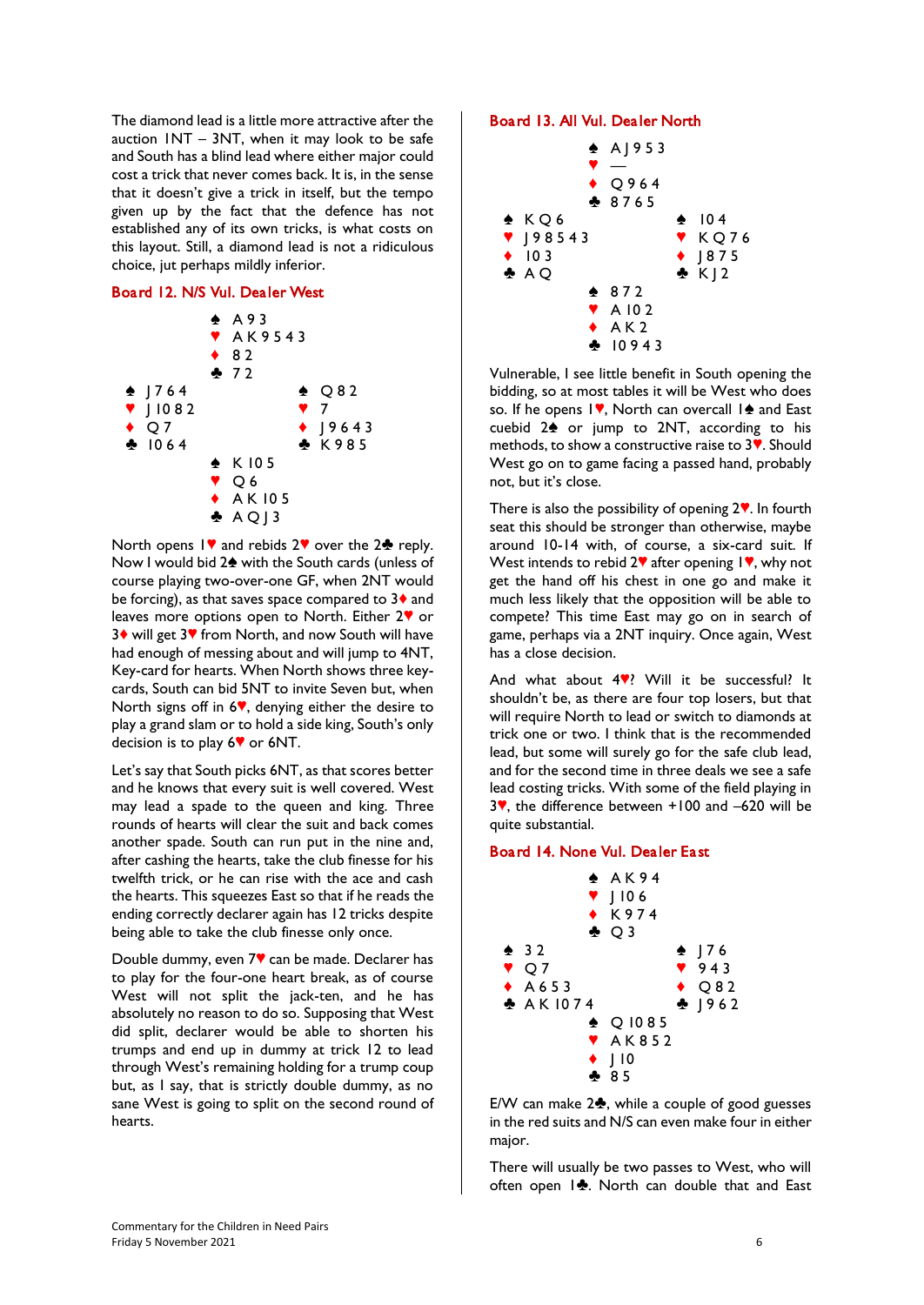*raise pre-emptively to 3}. However, nothing East*  can do will silence South, who can either bid 3/4<sup>9</sup> *or make a responsive double, over which North will bid 3[. Will South be able to resist the temptation to force to game? I can see a fair number bidding to game, with a smaller number guessing well enough to make it – the diamond guess is with the odds given that West opened the bidding, but the heart is a good deal tougher to find. Personally, I would be content to play partscore and, if I managed to make 10 tricks, be happy enough with my +170.*

*Some Wests may open a weak NT, which should see two passes round to South, whose system should include a way to launch a hand with nine cards in the majors. Knowing that South could be weaker than the actual hand and be merely wishing to disturb 1NT, North ought to be content with a quiet 2[ now, though he will be willing to take the push to 3[ if West competes in the minors.*

#### *Board 15. N/S Vul. Dealer South*



*If* playing Acol, South will open 1<sup>,</sup> the middle of *three touching suits, and that may go round to East,*  who overcalls  $2\spadesuit$  – intermediate in pass-out seat, *so sound opening values and a six-card suit. There is no sensible action other than passing with the South cards and, while West is very close to inviting game, he too is likely to pass.* 

*While it is not a desperately attractive option facing a partner who has not bid, South leads a low diamond because everything else looks worse. From here, he will try to negotiate three trump tricks to go with one in each side-suit, however, if declarer judges to play him for spade length including the king, he can be held to only two trump tricks and the contract is made.* 

*So can 2[ be defeated? Yes, it can. South has to cash the ace of clubs then lead a diamond. If he plays North for both queen and ten of diamonds, he can force an entry to his partner's hand and get a ruff with the six of spades, his third trump trick.*

*Five-card majors create a whole different ballgame, with South opening 1{ – OK, so you could open 1NT if playing that as strong, but it's not something I do very often. After a pass from West, North has a classic inverted diamond raise and can jump pre-* *emptively to 3{. If left to play there, South should come to an overtrick.*

*Over 3{, East will surely overcall 3[ and South may*  double for penalty. The winning defence of  $\clubsuit$ A *followed by a diamond switch is much more attractive now, and 3[ doubled should be defeated by two tricks – a great score for N/S, but horrible for E/W.*

# *Board 16. E/W Vul. Dealer West*



*Somewhat to South's surprise, East opens 1] in third seat. That silences South and West, in the hope of improving the contract, scrapes up a 1NT response.* 

*If playing Acol, I would be inclined to pass as East facing a 1NT response. Yes, we could have 25 HCP between us, but most of the time we will not, and 3NT will be very hard work. Meanwhile, when partner is close to minimum, he will find 2NT an uphill struggle, so best not to put him to the test.*

*It would ne more difficult playing stronger twoover-ones, as now partner could have as mush as 10 or 11 HCP. That makes a raise to 2NT, or perhaps a descriptive 2[, a little more attractive. Were I West, I would pass whichever of 2NT and*  2<sup> $\triangle$ </sup> East rebid.

*With diamonds unbid, North will presumably lead the suit, West winning cheaply in hand. If he now plays on spades, the position is exactly as he would wish it – H-10 doubleton onside – which means that he can have three tricks in the suit. If West follows with the ten, the jack will lose to the queen and when West gets back on lead the king will fall under the ace. It is much better, therefore, for North to put in the king, which from West's perspective could be from a variety of holdings. He may eventually be forced by a lack of options into playing for the actual spade layout, but for now he will win the king with the ace and play the jack of diamonds. How things will progress from here is hard to predict, but West can make 1NT, but should be beaten if he is any higher.*

*I* said that I would pass if East rebid 2<sup> $\triangle$ </sup> over my INT *response. What happens to 2[? Well, while it looks quite a promising contract on just the E/W hands,*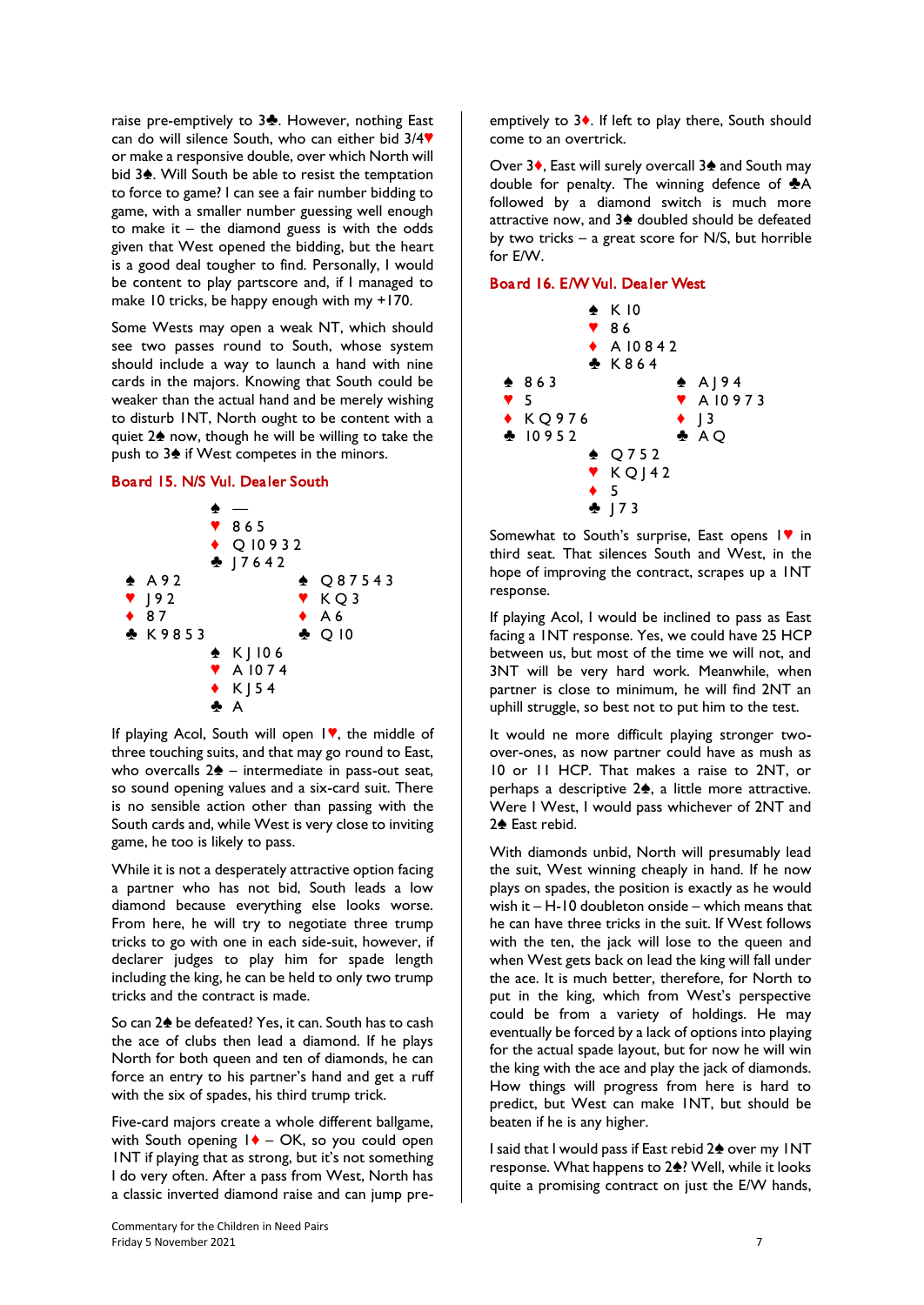*the fact that North is over-ruffing dummy, combined with South's diamond shortage, means that 2[ should be defeated. Still, should and will are not the same thing, and I would certainly prefer to*  play 2<sup> $\triangle$ </sup> than 2NT.

#### *Board 17. None Vul. Dealer North*



*Wow! What a deal. There are so many different ways the auction could go on this deal, leading to so many different outcomes.*

*Many Norths will open with a weak 2<sup>* $\degree$ *</sup> or multi 2<sup>* $\degree$ *</sup>. A popular defence to a weak two bid is Leaping Michaels, where a jump overcall in a minor shows at least five-five in that minor plus the other major. If E/W play that as game-forcing, East might overcall 4{, intending to raise whichever suit West showed preference for to slam – maybe even to Seven.*

*It isn't clear what West would do if left to do as requested – probably refuse to do so and instead bid clubs Five or Six according to how optimistic a mood West is in. While that may show a long strong suit, you wouldn't imagine that many Easts would allow their partner to play the hand in his own suit, not when East is looking at such a huge hand of his own.*

*But, of course, South is not going to go quietly over 4{. What might he do? He could try some kind of bluff bid to try to confuse the opposing auction, or perhaps just jump to 6], an advance sacrifice against what looks like a cold slam for E/W.* 

*What happens from here is anybody's guess. East*  can make 7<sup>★</sup> but not 7◆, while West cannot make *either grand slam, and even 6} is beaten if North finds a diamond lead. As for N/S, even*  $7$ <sup> $\bullet$ </sup> *is down only three.*

*I think the best thing I can say about this deal is just – enjoy it!*

#### *Board 18. N/S Vul. Dealer East*



*East will often open a weak NT and West transfer to spades. North should pass for now but, when East's 2[ completion of the transfer comes around,*  can double for take-out. That gets N/S to 3<sup>\*</sup>, but West will surely compete to 3<sup>2</sup> over that.

*Three Spades makes exactly if declarer sets up the hearts to provide extra tricks, and if the defence leads trumps, thereby taking away the option of ruffing two clubs in hand, hearts will be declarer's best option.* 

*As for diamonds, the friendly lie of the red suits makes it possible to make even 5{. North might compete with 4♦ over 3*<sup> $\triangle$ </sup>. True, he is vulnerable, *which would suggest that caution would be wise, but partner has picked North's five-card suit, while the fact that E/W are only competing the partscore means that South will have some high-card values as well as a fit for diamonds. If North fails to take the*  push to  $4\spadesuit$ , he will be disappointed when  $3\spadesuit$  makes *and he discovers that so would have 4{. South, of course, is far too balanced to be able to bid again.*

#### *Board 19. E/W Vul. Dealer South*



*If playing them, South may open a weak 2{ though, I have to confess, that whether or not I had the option of opening 2{, I would prefer to open 3{. Holding 10 cards in the majors suggests that the opposition will have a fit in a major, so let's make life as tough as we can for them to find it and decide how high to bid.*

West will pass over either 2<sup> $\bullet$ </sup> or 3 $\bullet$ , and so will *North. What about East? Well, I guess he might*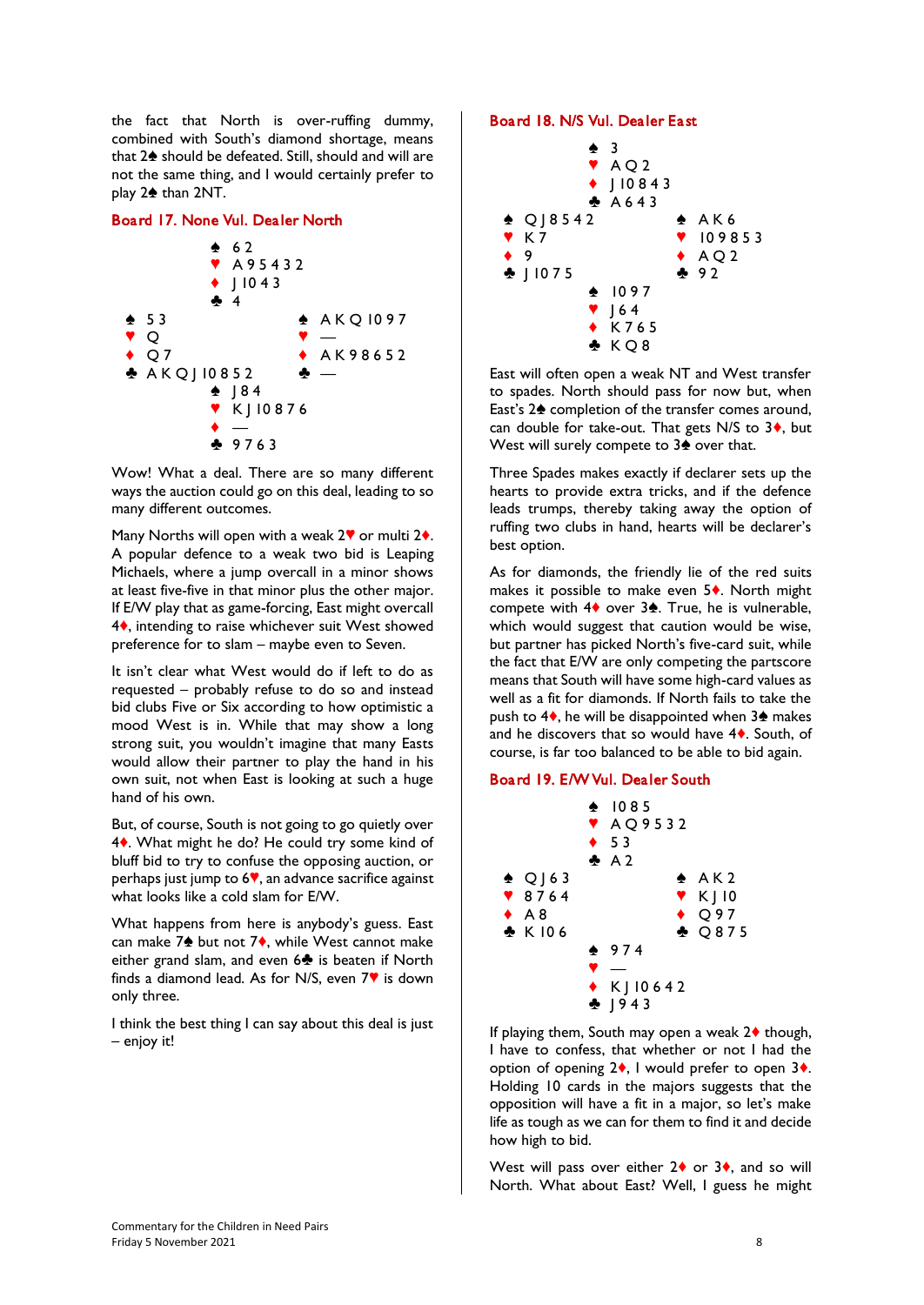*double 2{ for take-out – I don't fancy a 2NT overcall on such a tenuous diamond stopper and bare minimum for the bid – but how will that pan out? Three No Trump can be made as the cards lie. If West is declarer he must duck the opening diamond lead then get the clubs right, while things are a little easier if East plays the contract. Perhaps, not knowing which major to bid, West will respond to a double with a 3{ cuebid. With no four-card major, East might now bid 3NT.*

*Now suppose that South opens 3{ and there are two passes. East does not have enough to bid 3NT, while a take-out double, facing a hand that could not double itself, and holding no four-card major is fraught with danger. Here it is likely to get the partnership to four of a major. There are nine tricks possible in spades, but only seven in hearts.*

*If South does not open at all, it may be North who opens with a weak two bid. Though borderline, East's well-positioned heart holding may be just enough to convince him to overcall 2NT, and West will raise to game – going via Stayman in search of a spade fit is dangerous because of West's heart length, meaning there is a big risk of a defensive heart ruff. The likely diamond lead now offers the prospect of overtricks in 3NT.*

#### *Board 20. All Vul. Dealer West*



East is likely to open  $1\spadesuit$  in third seat, with South *doubling and West perhaps bidding 1NT. North might bid freely on the strength of his long suit, but that risks getting partner over-excited, given North's low point-count. Perhaps it is wiser to pass.*  East will often rebid 2<sup>♥</sup> and South now bid 3<del>₺</del>, *showing a hand too good for an initial overcall.* 

*South cannot be prevented from making 3}, but it is easy to see how he might go wrong in the play and fall a trick short. This may prove to be of academic interest only, however, as West has good four-card support for partner's second suit, and is very likely to compete to 3]. Even if Declarer manages to drop the bare king of diamonds offside, which is by no means impossible given that South has shown a strong hand in the auction, the fourone trump split should still be too much for East to* 

*overcome, and 3] will normally be down at least one.*

#### *Board 21. N/S Vul. Dealer North*



*After a pass from North, East has just enough to*  open the biding with  $1\spadesuit$ .

*A lot of players will overcall 2} with the South hand. But, really, vulnerable against not and with that weak suit? I would pass, 13 HCP or not and, when I heard West respond 2}, I would be very pleased that I had done so. East would now rebid 2] and West raise to the heart game.*

*Four Hearts should fail. There are three top losers, a likely third spade loser, and declarer has no reason to play for hearts to be four-one so is likely to lose another trick there.*

*Is there any hope in 4*. Well, if South led a low *club and declarer ran it to the ten then led a low club to the jack and continued with a third round, North might have to ruff and that would at least help to pick up the trumps without loss, but there would still be three spade losers, so the contract should always fail.*

*But what if South makes the 2} overcall which I so dislike? West could jump to 3NT, or make a negative double, leading to East declaring 4] once more, but a smart West will take one look at the vulnerability and pass. When East reopened with a double – which is a normal action when holding short clubs, however minimal the opening bid – West passes again and N/South will think they are in big trouble.* 

*As it turns out, North's limited values are far more useful than he might have imagined, and 2} doubled is close to making and, at worst, only down one. But –200 will be a dreadful score for N/S, given that most E/Ws will be going down in game their way. And, if the N/S cards lay differently, so that E/W could make a game, the likelihood is that 2} doubled would be down more than one, and –500 would be too much even against a non-vulnerable making game.*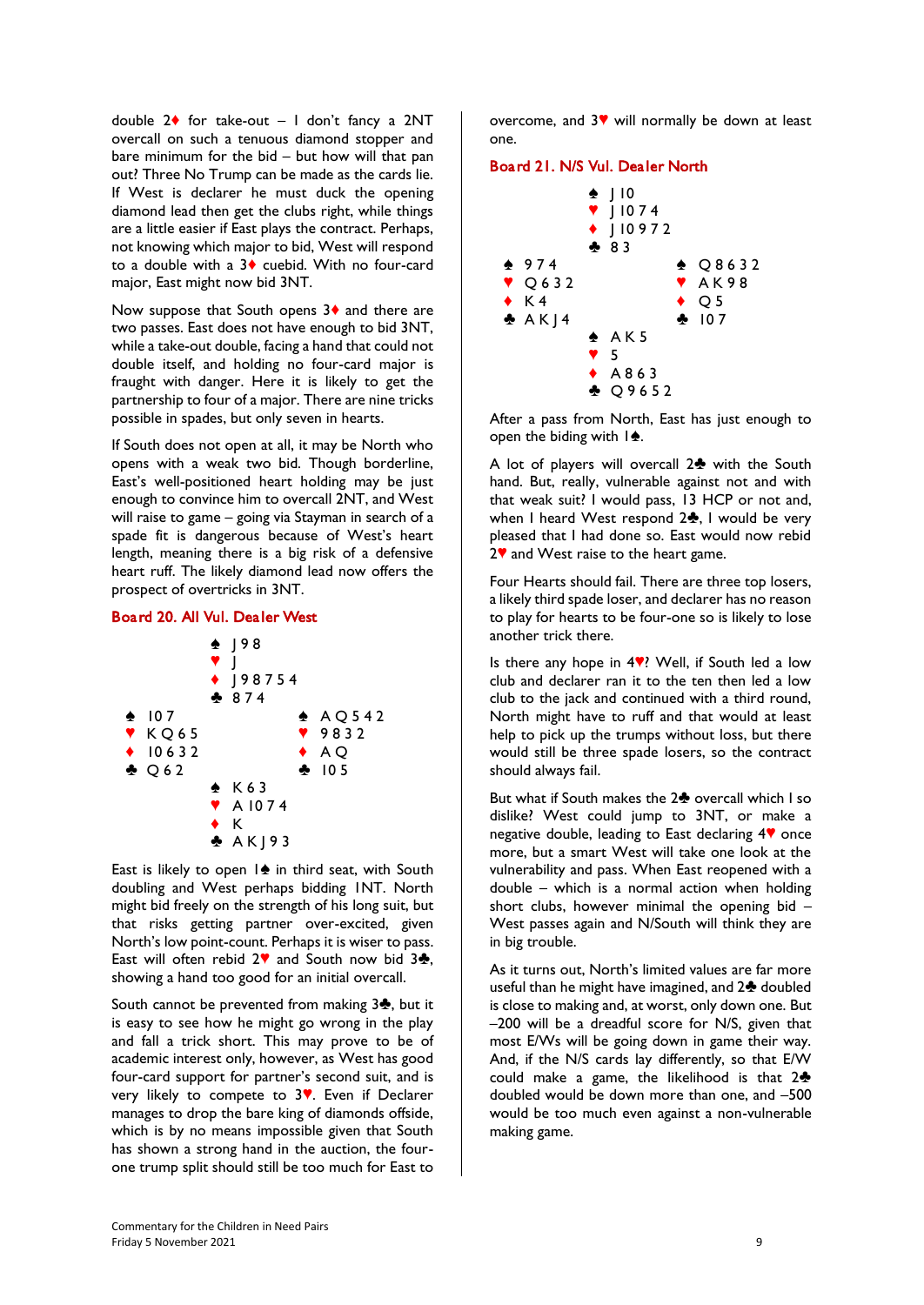#### *Board 22. E/W Vul. Dealer East*



*There should be three passes to North, who opens 1{. Yes, some will be tempted to open 2NT, but I am not a fan of that approach – if a hand is unbalanced, then treat it as unbalanced.* 

*Assuming that North opens 1{, South will respond*  1♥, North rebid 3<del></del>, and South probably try 3NT. *West will lead the king of hearts and South has 11 tricks on top, and will come to a twelfth if West isn't careful to hang on to all four spades on the run of the diamonds.* 

*Actually, 6{ is a very good contract, and well done to anyone who can get there. There is a possibility of doing so after a 1{ opening – South might like the two minor-suit kings and outside ace when North rebids 3} and, if he gives preference to 3{ rather than bid 3NT, North might well be interested.* 

*If North opens 2NT, there is no real chance to get to slam. South will check for a major-suit fit, but, on finding that there no such fit, is likely to just settle for 3NT. Actually, there is a way in which that could work out well for N/S. If dummy is interested in the majors, perhaps East will lead a low club, and that gives the twelfth trick.*

#### *Board 23. All Vul. Dealer South*



South opens 1<sup>,</sup> North responds 1<sup>2</sup> and, with 14 *HCP and four cards in both unbid suits, East can make a take-out double. South will just ignore that. With four-card support but a minimum opening, he*  will raise to 2<sup> $\spadesuit$ </sup>, and North goes on to game.

*There is not a lot to the play, and North should come to 11 tricks for a pretty universal +650.*

*I suppose that West, with a double fit for partner's minors, might get involved over South's 2<sup>4</sup>, but he is vulnerable so may be a little wary. Even if West*  does bid, East is too balanced to save in 5<sup> ${}}$ </sup>/♦, and *just as well, as either can be down four for*  $-1100$ *should the defenders take their ruffs.*

## *Board 24. None Vul. Dealer West*



*West and North are both just short of having the strength to open the bidding, though I expect one or two to do son on the North cards. That leaves East to open 3] on pretty much a book example of the bid. Can anybody bid over that? Certainly not South or West and, though North has a maximum for his initial pass, he has too many hearts to guarantee that a fit can be found if he doubles. North too, therefore, will pass, and East will have to declare 3].*

*Three Hearts can be made, but declarer will have to be on good form to do so. Say that South leads a diamond, which looks normal enough. Declarer puts in the jack, losing to the queen. Three rounds of hearts would let the contract through now, because South would ruff with the king and declarer would know to finesse against the jack. But suppose that North quietly returns his remaining diamond to dummy's ace.* 

*There is a blockage in clubs so that the winning finesse is of no value to declarer, who will have to fall back on ruffing his diamond loser in the dummy. Alas, that gets over-ruffed, and now three rounds of spades sees the ]K become the setting trick. To succeed, declarer would need to cash the ace of hearts before attempting the diamond ruff. Now he loses only two spades, a diamond and a diamond over-ruff.*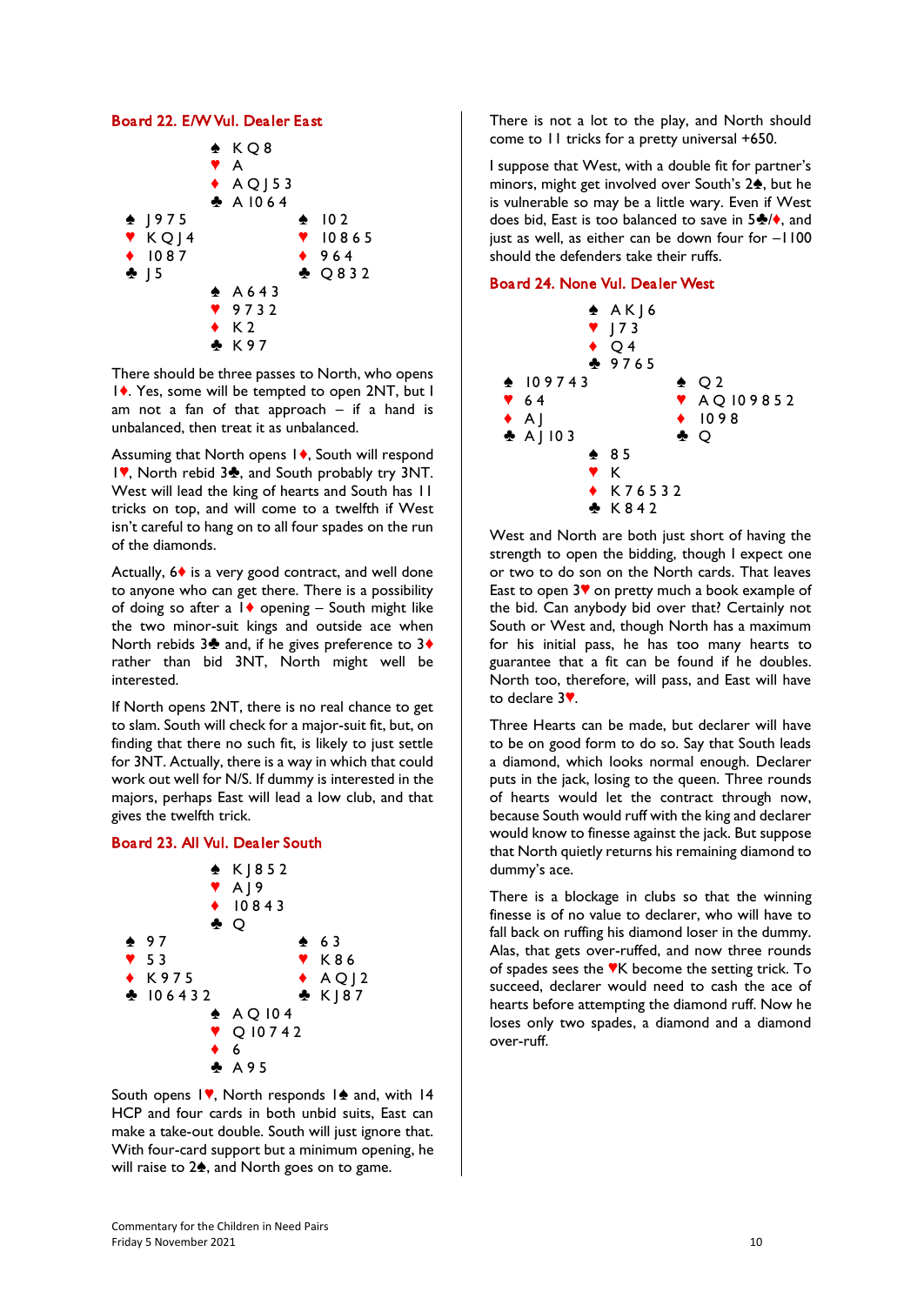### *Board 25. E/W Vul. Dealer North*



*East has a weak NT, so many will open 1NT. West transfers to spades and, if East simply completes the transfer, next jumps to 3NT to offer a choice of games. Despite having no ruffing value, East will*  choose to play in  $4\spadesuit$ .

*If South leads a club, that picks up North's queen and provides declarer with a diamond discard from hand. He can then draw two rounds of trumps, ruff the third diamond, and play ace and another heart. When someone has a doubleton honour, as here, there is no way to avoid the endplay and that gives declarer an eleventh tick. Of course, there are other less successful ways to play in the endgame. Instead of playing ace and another heart, declarer could run the jack. That loses to the queen and declarer has no winning guess on the heart return. But switch to nine or king of hearts, and there would be a winning guess available to declarer, and that might make the extra trick when hearts were four-three.*

*If South leads a trump at the start, declarer can take a club finesse for free, in the sense that if it loses a diamond loser will go away on the third round, just as happens if the finesse succeeds. A club finesse could be taken either way around, but it is more convenient to play North for the queen and, as it happens, that succeeds.*

*A diamond lead is more challenging, because now a losing club finesse still leaves two diamond losers. Declarer does best to duck the diamond, win the diamond continuation, and draw trumps. Now exit with the third diamond, and the endplay will more often than not create a tenth trick.*

#### *Board 26. All Vul. Dealer East*



*If East opens 1] and rebids 1NT, West may pass. On a diamond lead, declarer needs to play on the majors, as clubs will be set up rather slowly and there will be three diamonds, a heart and two clubs to be lost. OK, that is still +90, but playing on hearts rather tan clubs produces +120 when the spade finesse is successful.*

*If East opens 1NT and is left to play there, South will lead the ten of hearts, and now there is some scope for even nine tricks if North carelessly puts the ace on dummy' five.*

*Some Wests will transfer to clubs facing a 1NT opening, and 3} should be made exactly. Not many pairs can check for a four-four spade fit then sign off in 3} when none materialises, but methods that offer that option would be ideal on this particular hand.*

#### *Board 27. None Vul. Dealer South*



*My style, and that of many experts, would be to open 3} with the South hand, as the opposition rate to have a major-suit fit a large proportion of the time, so it is a good idea to make life awkward for them.* 

*On this occasion, West should overcall 3[ if South does pre-empt and, after a pass from North, East will bid 3NT. Will West be prepared to put dummy down in 3NT? Perhaps, but many will try to get to a major-suit instead. The best way to achieve that would be to cuebid 4}. If West had five hearts, he would just bid them, so this implies a two-trick disparity between his two suits.*